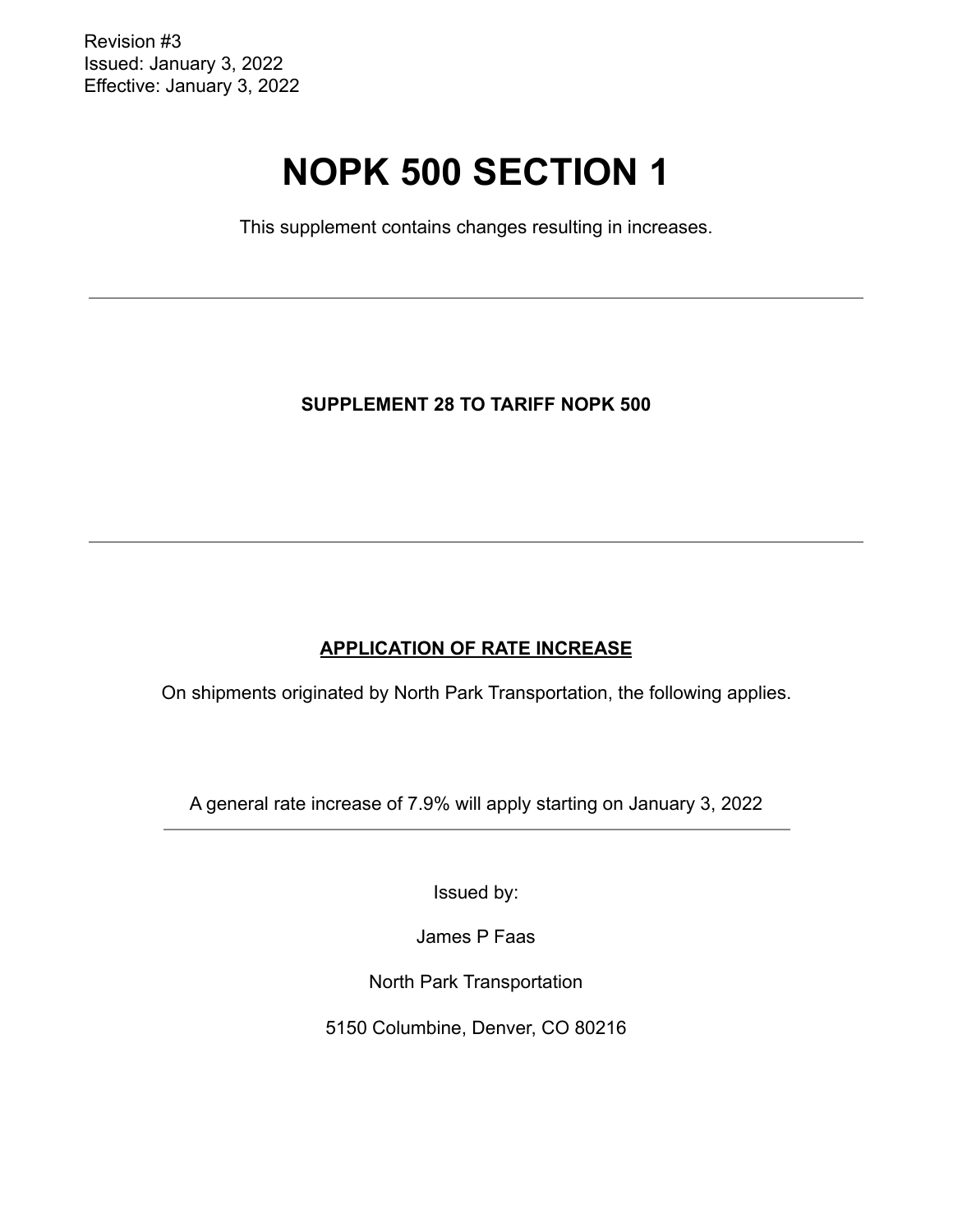# **NOPK 500 SECTION 1**

| <b>SUBJECT</b> | <b>PAGE</b> | <b>ITEM</b> |
|----------------|-------------|-------------|
|                |             | 500         |
|                |             | 200         |
|                |             | 257         |
|                |             | 70          |
|                |             | 50          |
|                |             | 460         |
|                |             | 80          |
|                |             | 225         |
|                |             | 60          |
|                |             | 210         |
|                |             | 520         |
|                |             | 290         |
|                |             | 300         |
|                |             | 260         |
|                |             | 270         |
|                |             | 285         |
|                |             | 310         |
|                |             | 415         |
|                |             | 320         |
|                |             | 20          |
|                |             | 230         |
|                |             | 255         |
|                |             | 330         |
|                |             | 490         |
|                |             | 413         |
|                |             | 417         |
|                |             | 280         |
|                |             | 480         |
|                |             | 340         |
|                |             | 40          |
|                |             | 450         |
|                |             | 240         |
|                |             | 350         |
|                |             | 412         |
|                |             | 256         |
|                |             | 45          |
|                |             | 360         |
|                |             | 520         |
|                |             | 370         |
|                |             | 380         |
|                |             | 470         |
|                |             | 410         |
|                |             | 420         |
|                |             | 430         |
|                |             | 495         |
|                |             | 250         |
|                |             | 10          |
|                |             | 30          |
|                |             | 400         |
|                |             | 416         |
|                |             | 440         |
|                |             | 497         |
|                |             |             |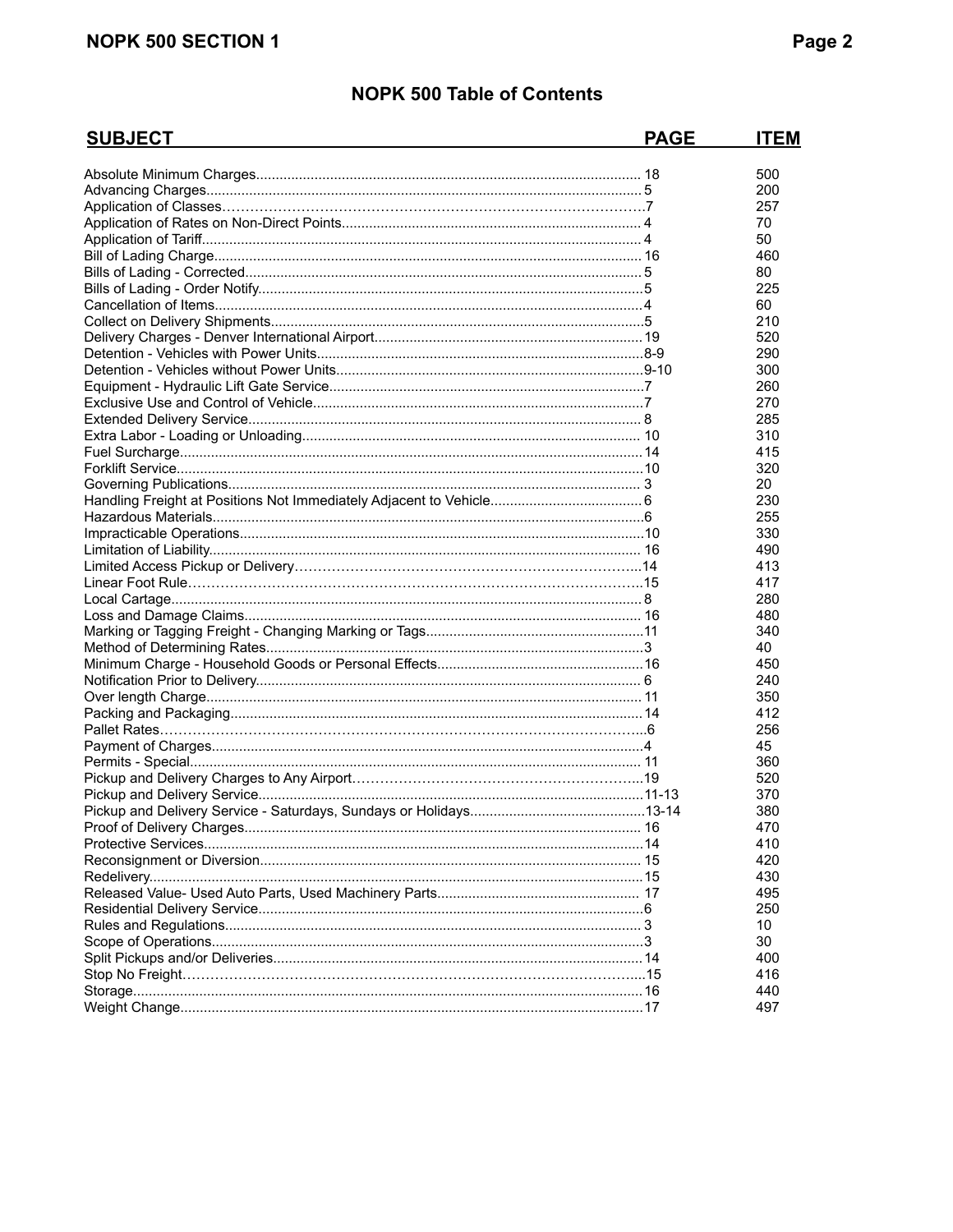## **Item 10: Rules and Regulations**

This section contains rules, regulations, and application of rates and items that apply to this schedule, as well as those provided in various tariffs listed in Item 20.

## **Item 20: Governing Publications**

This schedule is governed by the following tariffs, except as otherwise provided in this tariff, by the following described tariffs and by supplements thereto or successive issues thereof:

#### **Issuing Tariff**

Title of Kind of Publication Agent No. Series National Motor Freight Classification NMF 100 Hazardous Materials ATA 111 Scope ICC 105

# **RULES AND OTHER PROVISIONS WHICH GOVERN THIS TARIFF**

## **Item 30: Scope of Operations**

For scope of operations, see National Motor Freight Tariff Association, Scope Tariff ICC NMF 105, issued by National Motor Freight Traffic Association, Inc., Agent.

## **Item 40: Method of Determining Rates**

1) Ascertain the zip code number assigned to the point of origin and to the point of destination.

2) Colorado and Wyoming Intrastate shipments:

a) Refer to Section 4 and locate at the top of the page the lower of the two zip codes. Locate the other zip code at the left hand side of the page. The intersection of the two zip codes provides the rate base.

3) All other shipments:

a) Refer to Section 2 and locate the origin and destination zip codes to determine the base zips and factors.

b) Refer to Section 3 and locate at the top of the page the base zip code that falls in the North Park Transportation Co. service area. Locate the other base zip code at the left hand side of the page. The intersection of the two base zip codes provides the rate base number. Add the factors from Section 2 to the rate base number to get the rate base.

4) Find the rate base number in Section 3 "Table of Class Rates and Minimum Charges". Opposite this number and under the applicable weight group and class rating will be the rate(s) that apply, subject to base rate adjustments found in Item 600.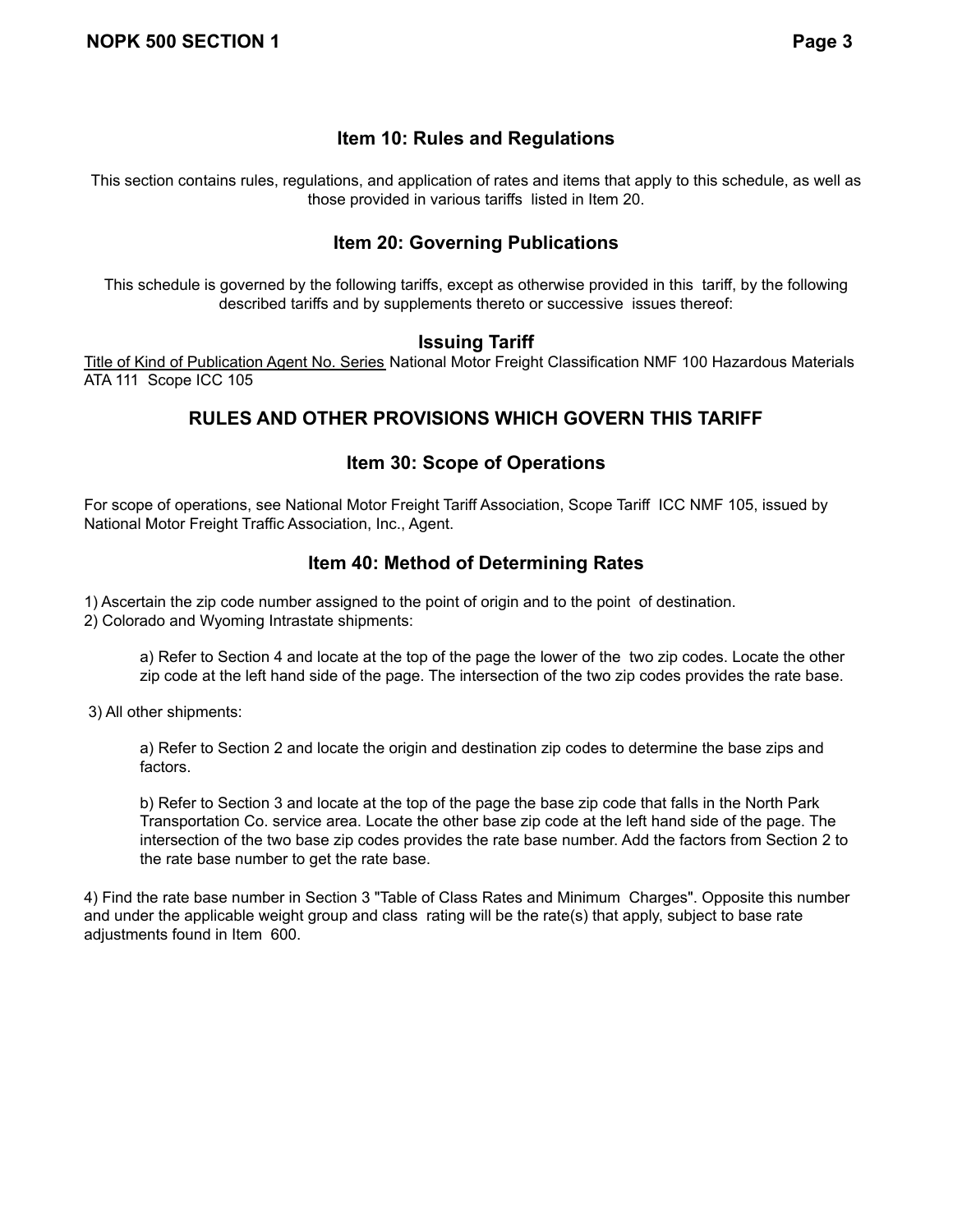## **Item 45: Payment of Charges**

1) Charges accruing under this tariff are due and payable and shall be collected at the time an outbound prepaid shipment is tendered by the shipper or at the time an inbound collect shipment is tendered to the consignee, except when credit has been established by the shipper, consignee, or other party responsible for the charges. All charges are due at the time of delivery in the case of COD shipments, Order Notify shipments, or shipments with advance charges. In no case will credit be allowed on these types of shipments.

2) All charges on freight being billed to a 3rd party will be billed to the party designated by the shipper at the time of pickup. If charges are not paid by the 3rd party according to the terms of this item, all charges shall be considered prepaid and be billed to the shipper who is then responsible for all charges.

3) Credit will be extended to the shipper, consignee, or other party responsible for the charges only after credit has been established. After credit has been extended, freight will be picked up and delivered and the party responsible for the freight charges will be billed within 7 working days.

4) All charges are due within 30 days. All shipments not paid in full, within the terms of the freight bill, will be subject to full class tariff rates, and/or charges without application of discount, allowances or any other reductions. In addition, any freight tendered for delivery, and the party responsible for the freight charges has a past due account, freight may be held until the past due amounts have been paid in full.

5) Any shipment paid for by any check that is not honored by the bank and returned unpaid will be subject to an additional charge of **\$300.00**.

6) In addition to all freight charges, debtor shall be responsible for all collection fees, attorney fees, and/or court costs arising from collection efforts.

# **Item 50: Application of Tariff**

1) Rates and charges in this schedule apply on all commodities in the governing classification.

2) On mixed shipments, any deficit weight will be rated at the **highest** applicable rate on any articles in the shipment.

3) Rates and charges in this schedule apply from points in the states of Colorado, Montana, Nebraska, South Dakota, Utah, and Wyoming to points in the Continental United States.

# **Item 60 :Application of Accessorial Charges**

#### 1. When freight is received from or tendered to a connecting line, the accessorial charges will be paid by **the Consignee.**

**2.When Shipper indicates on the Bill of Lading that the application and payment of an accessorial service must be preauthorized, the Shipper must provide on the Bill of Lading the name, address, e-mail address and telephone number of the person authorized to approve the service or payment. Failure to provide the information will nullify the preauthorization requirement.**

## **Item 70: Application of Rates on Points not within Direct Service Area**

On shipments that originate or are destined to points that are not served directly by North Park Transportation Co., rates and charges may be dictated by the originating or delivering carrier as follows.

Shipments that are not originated by NOPK, will be rated according to the originating carrier's tariffs. Additional charges for services will be charged according to the rules of this tariff.

Shipments destined to points not delivered direct by NOPK, may be subject to the charges set forth by the delivering carriers tariffs.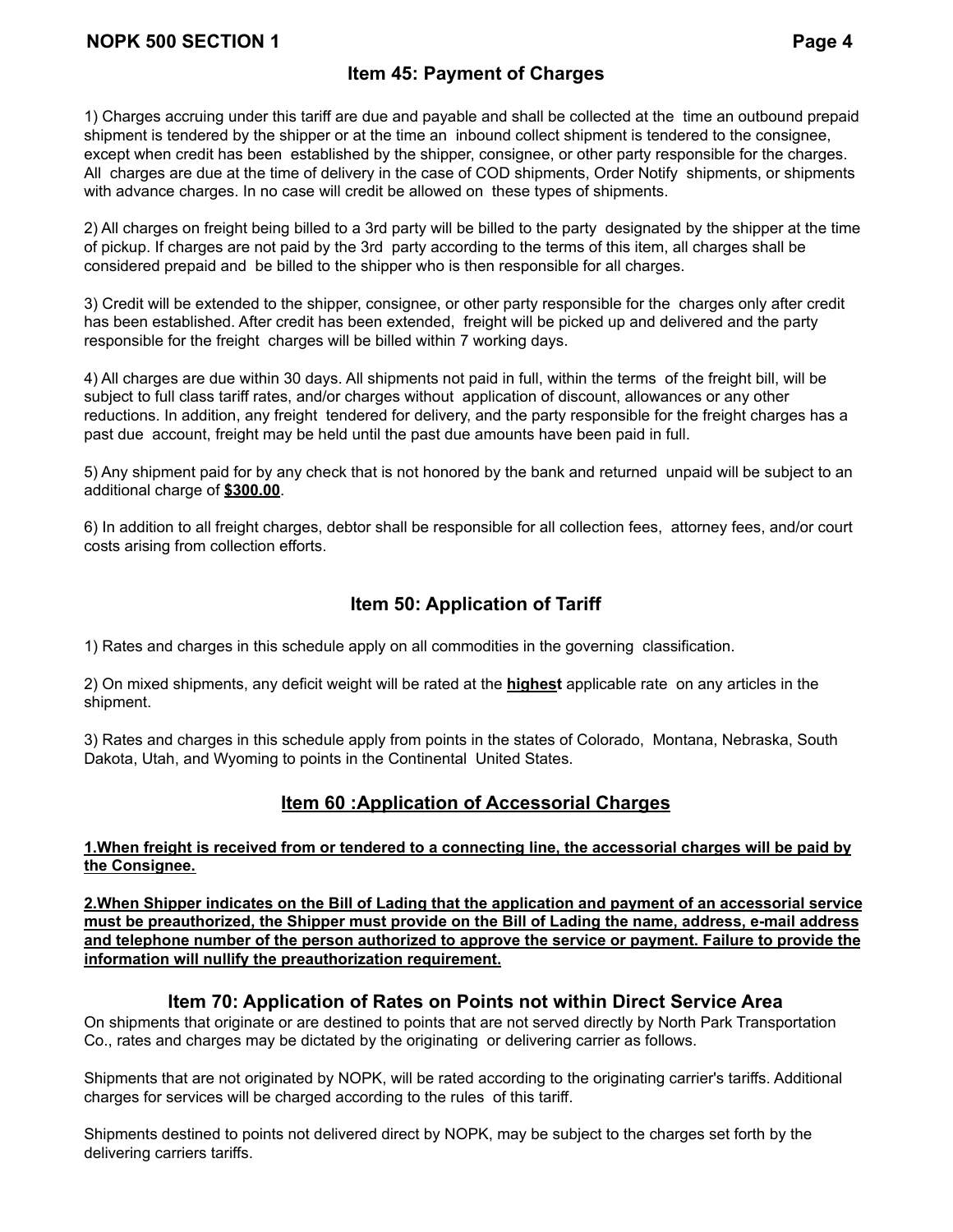## **Item 80: Bills of Lading - Corrected**

1) Corrected bills of lading or other instructions to change the freight charges collection status from prepaid to collect will not be accepted after the shipment has been delivered.

2) A corrected bill of lading to change the original freight charges collection status from prepaid to collect will not be accepted if section 7 of the corrected bill of lading has been signed.

3) An additional charge of \$21.50 per freight bill will be assessed against the party responsible for payment of the freight charges on the corrected bill of lading whenever a freight bill is changed from prepaid to collect or from collect to prepaid.

4) **Upon submission of satisfactory "proof" of the actual commodity shipped and where a proper** description of articles can be determined, charges will be adjusted on the basis of the proper description. **NMFC item and class.**

## **Item 200: Advancing Charges**

No charges of any description will be advanced to shippers, owners, consignees, or agents except charges that are incidental to the transportation of the shipment.

The charges for collecting and remitting the amount of the advance charges will be collected from the consignee, except unless otherwise stated by the shipper that such charges are to be prepaid.

The fees for collection and remittance of advance charges are as follows:

Charge for advancing and when the charge advanced is between collecting will be:

| \$0.01 and \$49.99                   | \$31.50 |
|--------------------------------------|---------|
| 50.00 and 349.99                     | 79.25   |
| 350.00 and 399.99                    | 86.00   |
| 400.00 and 449.99                    | 89.50   |
| 450.00 and 499.99                    | 95.75   |
| 500.00 and 549.99                    | 106.00  |
| 550.00 and 599.99                    | 114.25  |
| 600.00 and 649.99                    | 120.50  |
| 650.00 and 669.99                    | 128.50  |
| 700.00 and 749.99                    | 137.00  |
| 750.00 and 799.99                    | 149.00  |
| 800.00 and 849.99                    | 154.50  |
| 850.00 and 899.99                    | 163.00  |
| 900.00 and 949.99                    | 170.75  |
| 950.00 and 999.99                    | 179.00  |
| 1,000.00 and over multiply amount by | 0.1858  |
|                                      |         |

#### **Item 210: Collect on Delivery Shipments**

COD shipments are no longer a part of the NOPK500 rules. All COD shipments must be approved before picking up or moving. COD fees will be discussed at that time.

## **Item 225: Bills of Lading - Order Notify**

On shipments moving on order bills of lading, a charge of **\$50.00** will apply. This charge shall be in addition to all other applicable charges and will be collected from the party who pays for the freight.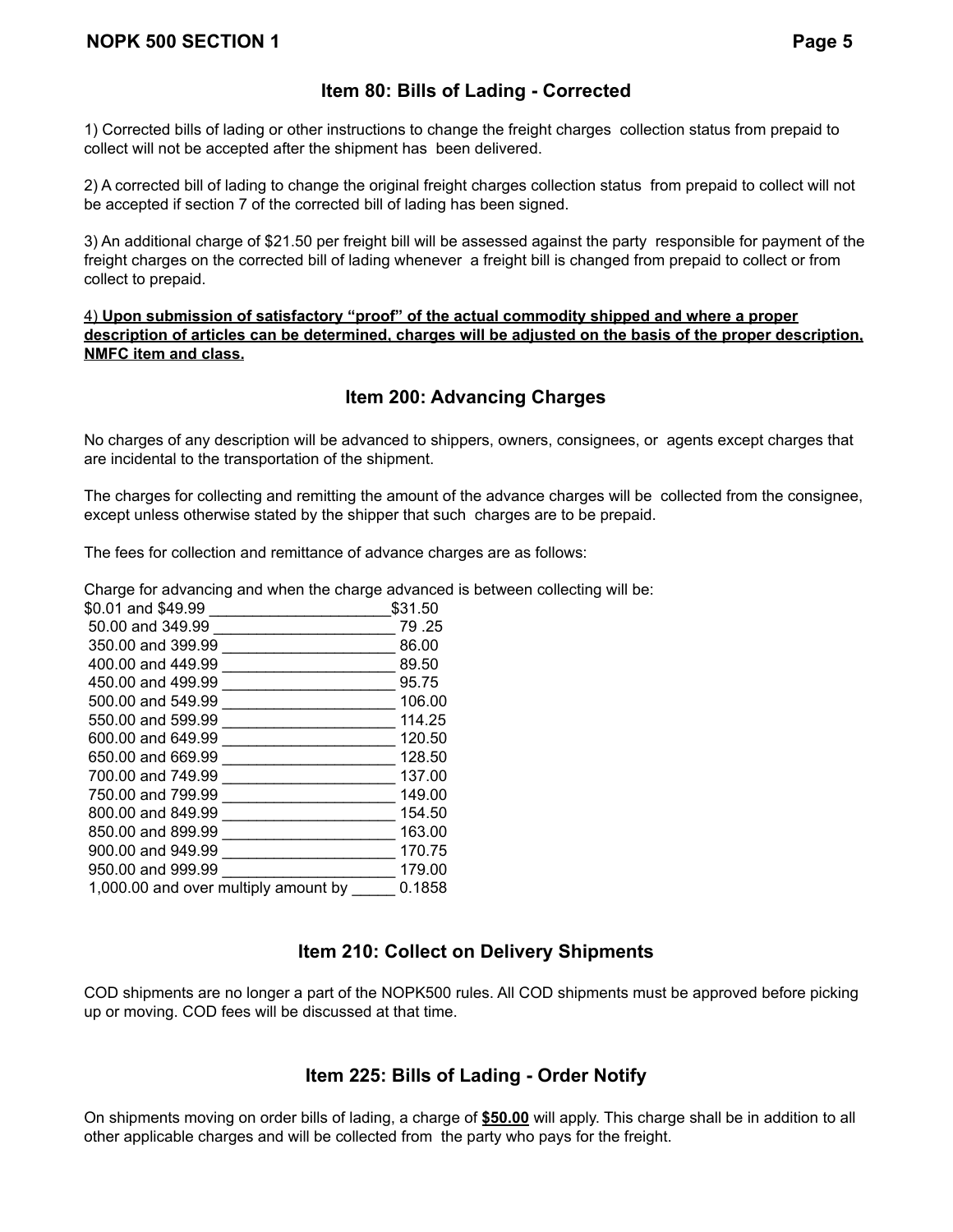# **Item 230: Handling Freight at Positions not Immediately Adjacent to Vehicle**

When requested by shipper or consignee and operating conditions permit, freight may be moved from or to positions beyond the immediate adjacent loading or unloading positions as defined in Item 370 (pickup and delivery service) in this tariff.

Service under this item will be provided to floors above or below the level accessible to the carrier's vehicle only when elevator or escalator service is available and labor, when necessary to operate the same, is provided without cost to the carrier.

Service provided under this item will be assessed a charge of \$6.50 per 100 pounds subject to a minimum of \$86.00 and a maximum of \$583.00 per shipment.

Charges assessed under this provision will be the responsibility of the consignee unless written authorization from the shipper stating they will pay for service has been received.

# **Item 240: Notification Prior to Delivery**

On shipments requiring that the delivering carrier notify the consignee or any other party prior to delivery by any means, **the charge will be \$22.50 per** notification.

#### **When appointment is requested or completed there will be a charge of \$45.00 per appointment**

When prepaid bills of lading indicate notification of consignee, charges will be collected from the shipper, otherwise the charges will be collected from the consignee.

#### **Item 250: Residential Delivery Service**

On delivery of shipments consigned to 'Private Residences', a charge of \$15.00 per 100 pounds with an \$85.00 minimum and a \$1240.00 maximum charge will apply in addition to all other lawful charges. The charges will include notify, appointment and Lift gate within the Residential charges.

On single line prepaid shipments, the charges will be collected from the shipper, all other shipments the charge will be collected from the consignee.

#### **Item 255: Hazardous Materials**

A hazardous material handling fee of **\$42.50** per shipment will be assessed to any shipment containing commodities that are classified as hazardous by the Department of Transportation.

## **Item 256: Pallet Rates**

**The maximum weight per pallet is 2500 pounds. The maximum size of pallets is 48"x48"x60"(high). Pallet rates are subject to fuel surcharge when applicable. Pallet rates herein take precedence over any other pricing program that may cover the traffic. Pallets exceeding dimensional and weight limitations may be subject to LTL rates and discounts.**

Shippers with multiple pallet rates of different weights or dimensions must declare on the BOL the size of the pallet being tendered to determine the rate to apply. If size is not declared the highest pallet rate in the contract will be applied.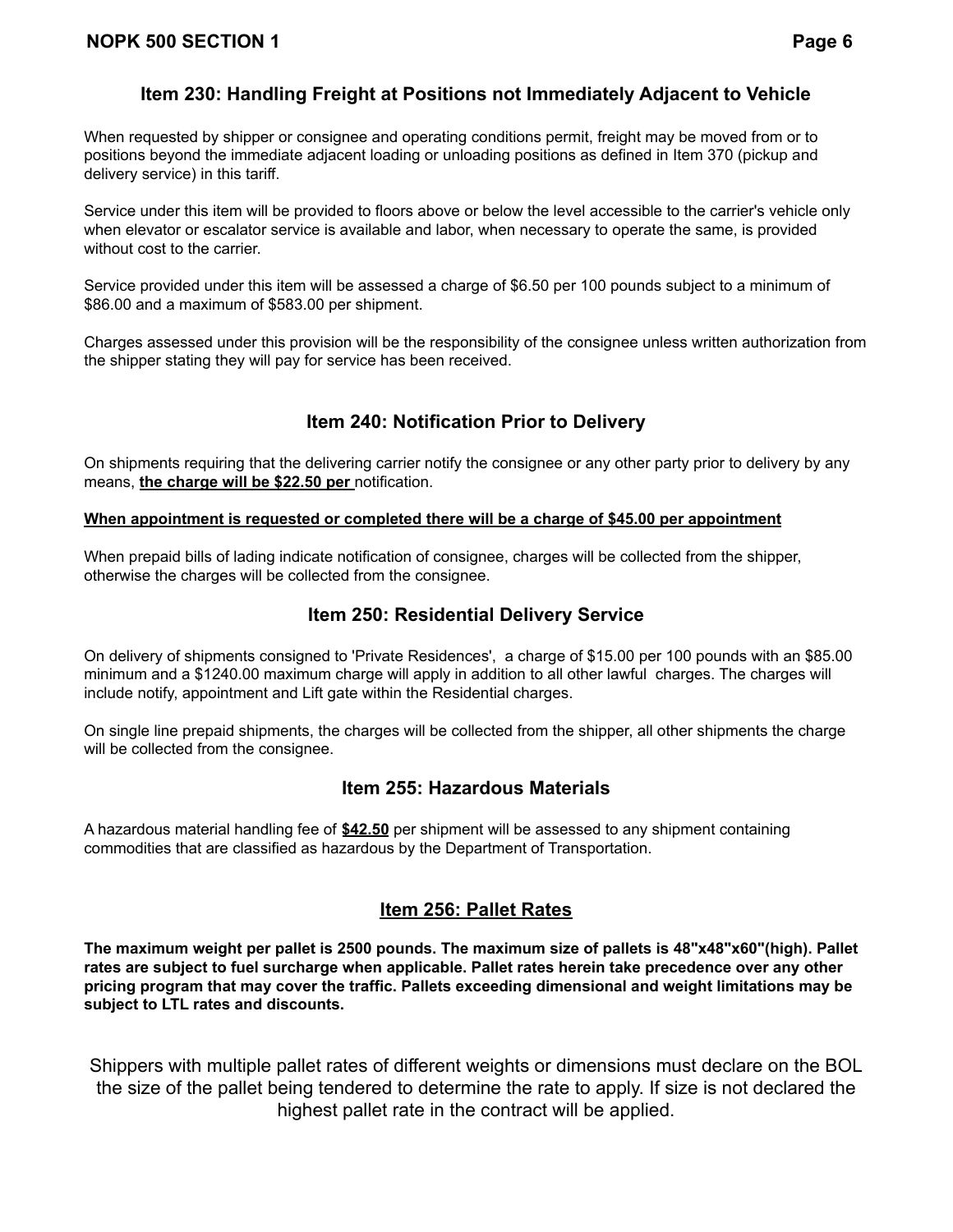## **Item 257: Application of Classes**

**To ensure the correct assessment of freight charges and to avoid infractions of federal and state laws, shippers must use proper commodity word descriptions on the bills of lading and shipping orders. Such descriptions must conform to those shown in the National Motor Freight Classification (STB NMF 100 Series). Appropriate abbreviated descriptions are permitted provided the NMFC item and appropriate Sub number thereof are shown. Incomplete or improper commodity descriptions accompanied by a class rating are not acceptable forms of abbreviation and shall not determine the proper classification rating applicable to such commodity. Packaging types are required for classification rating and must also be shown. If Carrier receives a bill of lading, shipping order, manifest or receipt for goods where an incomplete or improper commodity description is used or where the NMFC item number is not valid or** has expired, Carrier will make every effort to classify the freight according to the information shown. In **the event Carrier, in its judgment, cannot determine the proper classification rating, such commodity will be assigned a class 125 rating, and rates will be assessed on that basis.**

## **Item 260: Equipment - Hydraulic Lift Gate Service**

Where carrier is required or requested to employ mechanical loading or unloading devices, including hydraulic lifting or lowering devices, to accomplish pickup or delivery of the goods to and from the carrier's vehicle, an additional charge of **\$60.00** will be assessed upon the actual weight of the shipment or shipments for which the service is rendered at one time.

The charges for this service shall be paid by the party for whom the service is performed, or guaranteed by the shipper. The carrier is not obligated to perform such service, when suitable vehicles, equipped with such devices, and operators are not available. Service will only be rendered at such locations as are safe and accessible to the vehicle.

Authorization is not required when the only way to finalize or complete delivery is to utilize the Liftgate service.

## **Item 270: Exclusive Use and Control of Vehicle**

#### Section 1:

Except as provided in Section 2 of this item, no shipment is entitled to the exclusive use of the vehicle or double trailer in which it is to be transported and the carrier has control of the vehicle or double trailer with the unrestricted right to:

- 1) Select the vehicle or trailer for the transportation of a shipment.
- 2) Transfer the shipment to another vehicle or double trailer.
- 3) Load other freight on the same vehicle or double trailer.
- 4) Remove locks or seals applied to the vehicle or double trailer.

#### Section 2:

When the carrier, at the request of the consignor or consignee provides the exclusive use of a vehicle or double trailer, the following provisions will apply:

1) Charges will apply to each vehicle or double trailer used to transport the shipment.

2) The request must be given in writing or placed on the bill of lading and shipping order.

3) When bill of lading or shipping instructions prohibit the breaking of locks or seals, such instructions will be considered as a written request for exclusive use service.

4) The charge will be for the actual weight of the shipment at the applicable rate or at the minimum weight provided for in connection with the applicable rate, whichever is greater, subject to a minimum charge for each trailer used, computed on a weight of 20,000 pounds at the Class 100 Scale 5M rate.

5) Charges are to be paid or guaranteed by the party requesting the service and the non-recourse stipulation on the bill of lading may not be executed.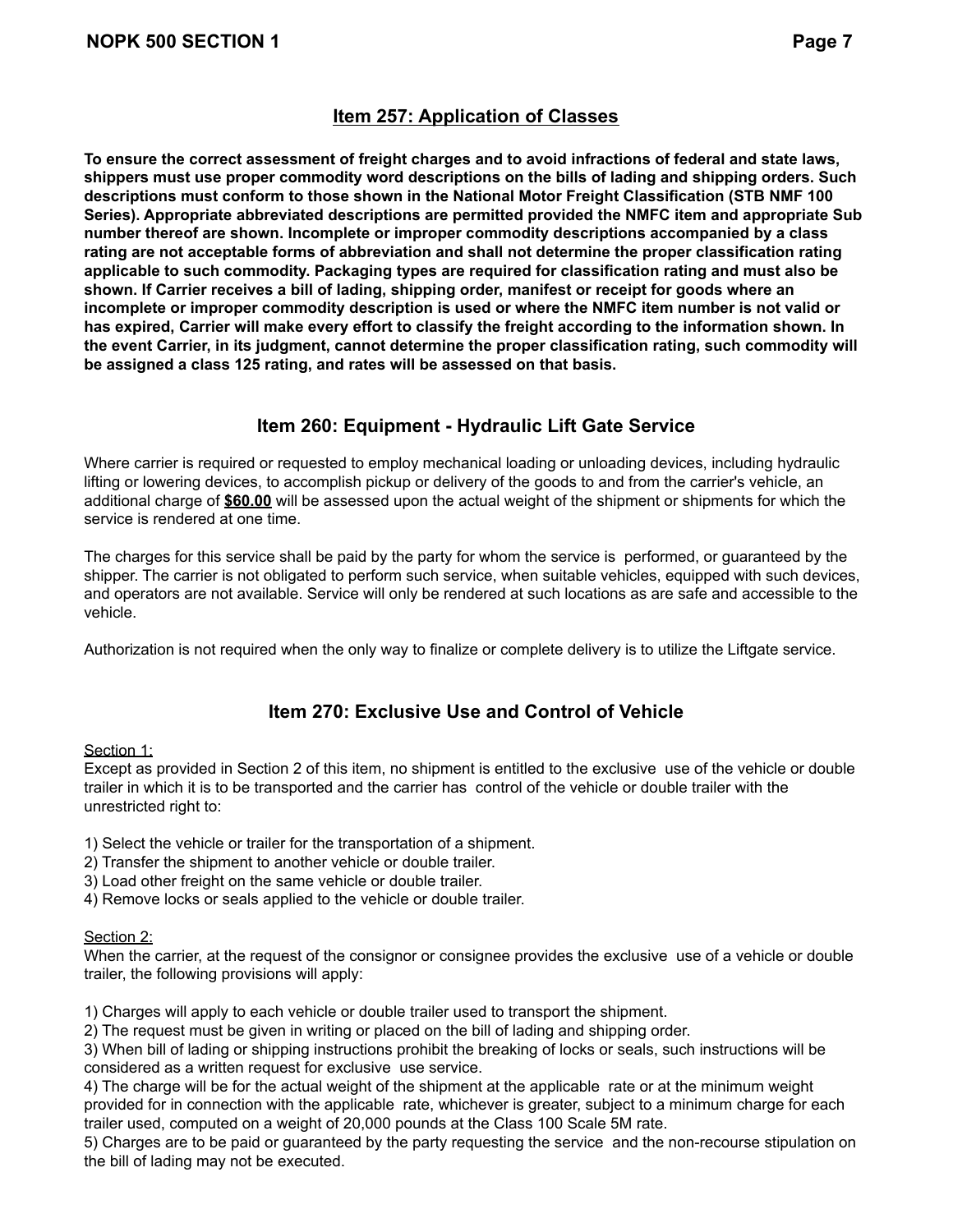# **Item 280: Local Cartage**

When requested by the consignor or consignee, to pick up a shipment or shipments and deliver it to another address within the same city, \$125.00 per hour will be charged to the party requesting the service. This charge is subject to a two-hour minimum and will increment in 15-minute intervals.

## **Item 285: Extended Pick up or Delivery Charges**

**Use for zips and locations for [additional](https://docs.google.com/spreadsheets/u/0/d/1AwePHv-OL0J6WJM0y4nGu6c3kkJz5Ma9o5ge8_iBTrY/edit) extended delivery charges**

# **Item 290: Detention - Vehicles with Power Units**

This item will apply when vehicles with power units are delayed or detained either on the premises of the consignor or consignee or as close thereto as conditions will permit.

General Provisions:

1) When the carrier's employee assists in loading, unloading or checking the freight, this item will apply whether or not the power unit is detained.

2) Nothing in this item will require pickup or delivery of freight at hours other than normal business hours.

3) If vehicle is both unloaded and reloaded, each transaction will be treated independently of the other, except that when loading has begun before unloading begins, free time for loading will not begin until unloading free time expires.

4) Loading includes the furnishing of the bill of lading or forwarding directions or documents necessary for forwarding of the shipment.

5) Unloading includes the surrender of the bill of lading on shipments billed 'To Order', payment of lawful charges when required prior to delivery of the shipment, notification to the vehicle is unloaded, and the signing of the delivery receipt when present at unloading.

#### Computation of Time:

1) Computation of time shall begin upon notification by the driver to the responsible representative of the consignor or consignee of the arrival of the vehicle for loading or unloading. Time shall end upon completion of loading and receipt by the driver of a signed bill of lading or delivery receipt.

2) Computations of time are subject to and are to be made within the normal business day at the designated premises at place of pickup or delivery. If loading or unloading is not completed at the end of such day, time will be resumed upon notification by the driver to the responsible representative that he is ready to resume loading or unloading.

3) When consignor tenders or consignee receives more than one shipment at one time, the combined weight will be used to determine free time.

#### Free Time:

1) Free time per vehicle stop shall be as follow:

Actual weight in pounds Free time in minutes

less than 1,000 \_\_\_\_\_\_\_\_\_\_\_ 10 1,000 but less than 2500 \_\_\_\_15 2500 but less than 7500\_\_\_\_\_30 7500 but less than 10000\_\_\_\_45 10001 but less than 15001\_\_\_60

2) Once a vehicle with power is placed for loading or unloading and then changed to a vehicle without power, at the request of the consignor or consignee, the free time and detention charges will be applied as follows:

a) If the change is requested and made within free time allowed for a vehicle with power, free time will cease immediately at the time request is made and detention charges for vehicle without power will be applied immediately with no further free time allowed.

b) If the change is requested and made after expiration of free time, for a vehicle with power, free time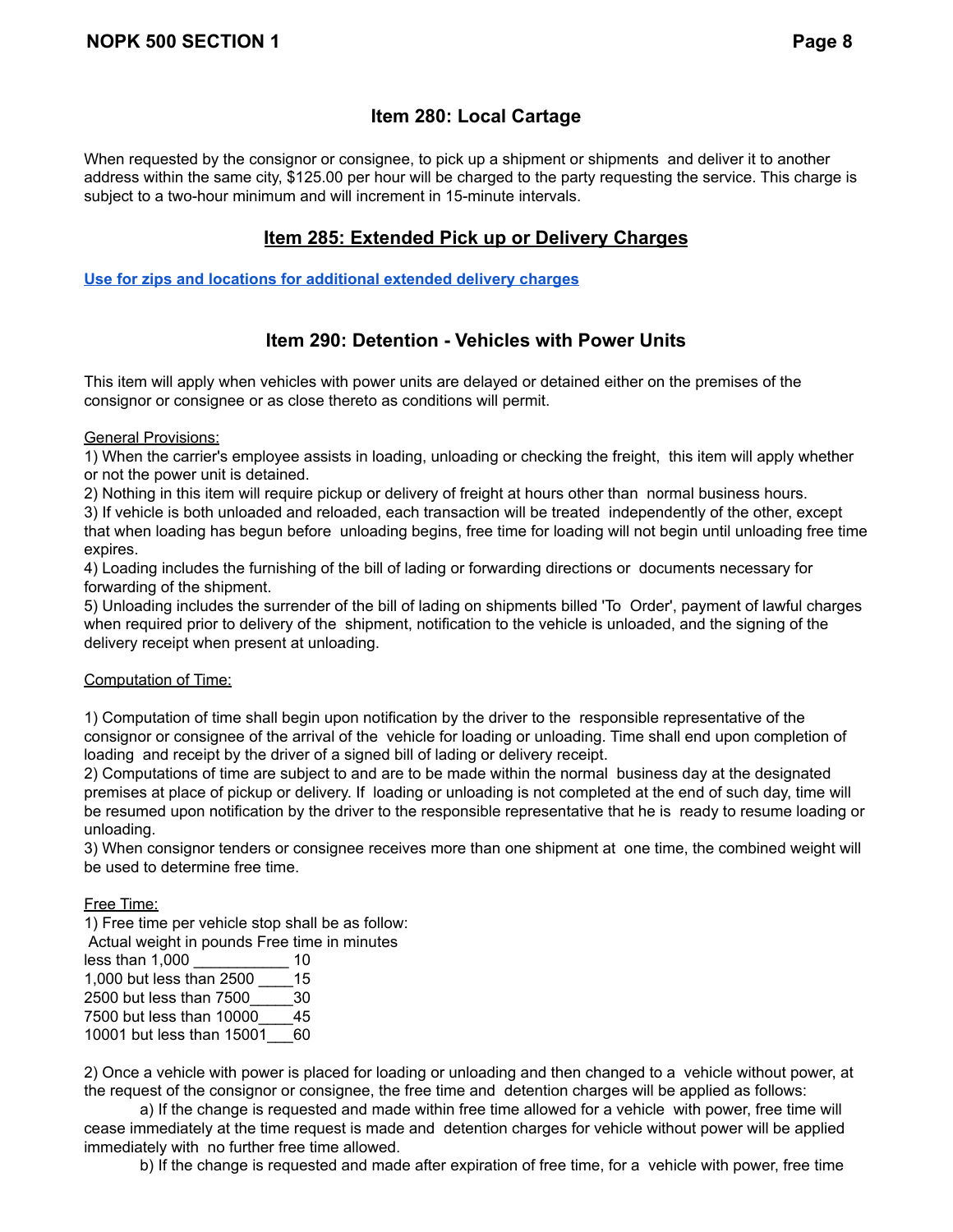and detention charges will be computed on the basis of a vehicle with power up to the time the change was requested. In addition thereto vehicle will immediately be placed on detention for vehicle without power with no further free time allowed.

#### Charges:

1) When the loading or unloading is delayed, the charge per vehicle for each 15 minutes, or fraction thereof, beyond free time will be \$50.00

2) The amounts due the carrier under the provisions of this rule shall be assessed against the consignor in the case of loading, and against the consignee in the case of unloading, regardless of whether the charges are prepaid or collect.

#### **Item 300: Detention - Vehicles Without Power Units**

Detention - vehicles without power units - spotting or dropping trailers - this item applies when the carrier's vehicle without power units are delayed or detained on the premises of consignor, consignee, or on other premises designated by them, or as close thereto as conditions will permit.

#### General Provisions:

1) Subject to the availability of equipment, trailers will be spotted empty or loaded for loading or unloading on the premises of consignor, consignee, or on other premises designated by them or as close thereto as conditions will permit.

2) Loading or unloading will be performed by consignor, consignee or other party designated by them. When a carrier's employee assists in loading, unloading, or checking the freight, the detention provisions governing vehicles with power units will apply. In the case of spotting for loading, the bill of lading must show "Shipper Load and Count".

3) Detention charges due the carrier will be assessed against the consignor in the case of spotting for loading and against the consignee in the case of spotting for unloading regardless of whether charges are prepaid or collect.

#### Computation of Spotting and Free Time:

1) Spotted trailers will be allowed 24 consecutive hours of free time for loading or unloading. For trailers spotted for unloading, such time shall commence at the time of placement of the trailer at the site designated by consignee, or other party designated by the consignee. For trailers spotted for loading, such time shall commence when the trailer is spotted at the site specifically designated by the consignor.

2) When any portion of the 24 hour free time extends into Saturday, Sundays, or holidays, the computation of time for such portion shall resume at 12:01 a.m. on the next day that is not a Saturday, Sunday, or a holiday. 3) When a trailer is both unloaded and reloaded, each transaction will be treated independently of the other, except that when unloading is completed, free time for loading shall not begin until free time for unloading has elapsed.

#### Termination of Spotting and Notification:

1) Consignor, consignee, or other party designated by them shall notify the carrier when loading or unloading has been completed and the trailer is available for pickup. The trailer will be deemed to be spotted and detention charges will accrue until notification has been received.

2) When a spotted trailer is changed to a vehicle with power at the request of consignor, consignee, or other party designated by them, the free time and detention charges will be applied as follows:

a) If the change is requested and made before the expiration of free time for a spotted trailer, free time will cease immediately at the time the request is made, and detention charges for vehicle with power will immediately

commence with no further free time allowed.

b) If the change is requested and made after the expiration of free time for a spotted trailer, free time and detention charges will be computed on the basis of a spotted trailer up to the time the change was requested in addition, the vehicle will immediately be charged detention for a vehicle with power with no further free time allowed.

#### Charges:

After the expiration of free time, charges for detaining a trailer will be assessed as follows: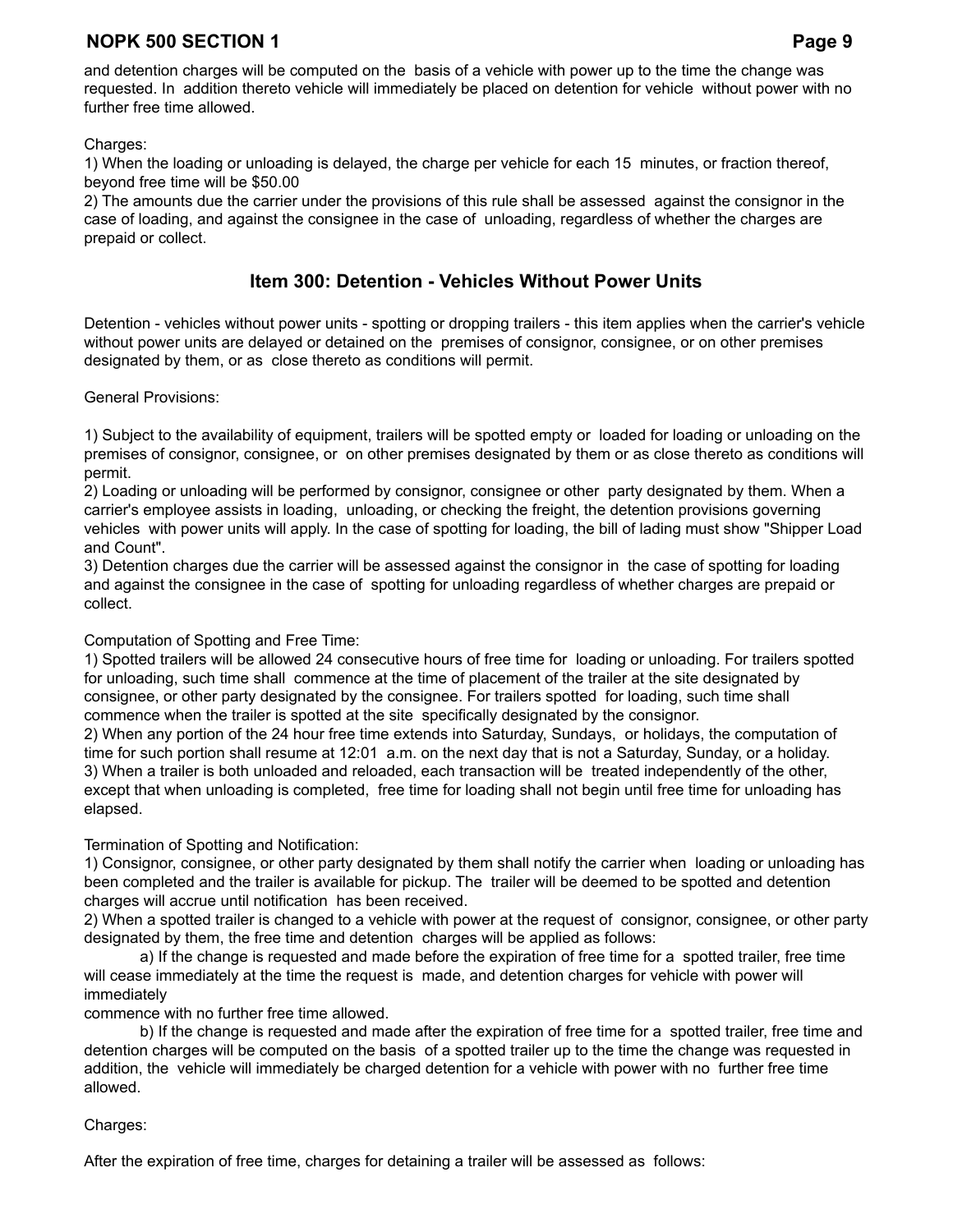1) For each of the first and second 24-hour periods or fraction thereof (Saturdays, Sundays, or holidays excepted) a charge of \$125.00 per period applies.

2) For each of the third and fourth 24-hour periods or fraction thereof (Saturdays, Sundays, or holidays excepted) a charge of \$200.00 per period applies.

3) For the fifth and each succeeding 24-hour period or fraction thereof (Saturdays, Sundays, or holidays included) a charge of \$250.00 per period applies.

No additional charge will be made for picking up trailers spotted under this item when such pickup can be performed within 30 minutes after the arrival of the driver and power unit. When a delay of 30 minutes is encountered, detention charges for vehicles with power will commence from the time of arrival as specified in Item 290.

#### **Item 310: Extra Labor - Loading or Unloading**

When requested by the consignor or consignee, extra labor will be furnished for loading or unloading. At each location where extra labor is used, the charge will be as follows:

Days Per man Minimum Hours Per hour or charge fraction thereof per man

Monday - Friday (except legal holidays) 8:00 A.M. to 5:00 P.M. \$150

Monday - Friday (except legal holidays) 5:00 P.M. to 8:00 A.M. \$190.50 \$225.00

Saturdays (except legal holidays) \$250.00

Time shall be computed from the time the extra labor arrives at the place of pickup or delivery until loading or unloading is completed. This charge will be in addition to all other charges and will be assessed against the consignor, if the extra labor is used for loading, and against the consignee if the extra labor is used for unloading.

Extra labor will not be furnished unless requested by consignor or consignee.

The provisions of this item do not obligate the carrier to furnish extra labor, if such labor is not available at the point of loading or unloading.

Provisions of this item do not apply on Sundays or holidays. On such days apply the charges as provided in "Pickup or Delivery Service - Sundays or holidays". On Saturdays when more specific provisions are applicable, see "Pickup or Delivery Service - Saturdays".

## **Item 320: Forklift Service**

On shipments that require a forklift service and the consignor or the consignee does not furnish this service, forklift service will be provided at a charge to the consignor or consignee, as the case may be, requiring such service. A charge of \$150.00 per half hour or fraction thereof for each forklift used. Such forklift service shall be subject to a minimum charge of \$150.00 per shipment.

Charges shall be computed from the start of the actual use of the forklift equipment in loading or unloading the shipment, as the case may be, and to run until the actual use of the forklift equipment is terminated.

## **Item 330: Impracticable Operations**

Pickup or delivery service will not be performed at any site from or to which it is impracticable to operate vehicles because of:

1) The condition of roads, streets, driveways, alleys or approaches thereto;

2) Inadequate loading or unloading facilities;

3) Riots, acts of God, the public enemy, the authority of law, the existence of violence, or such possible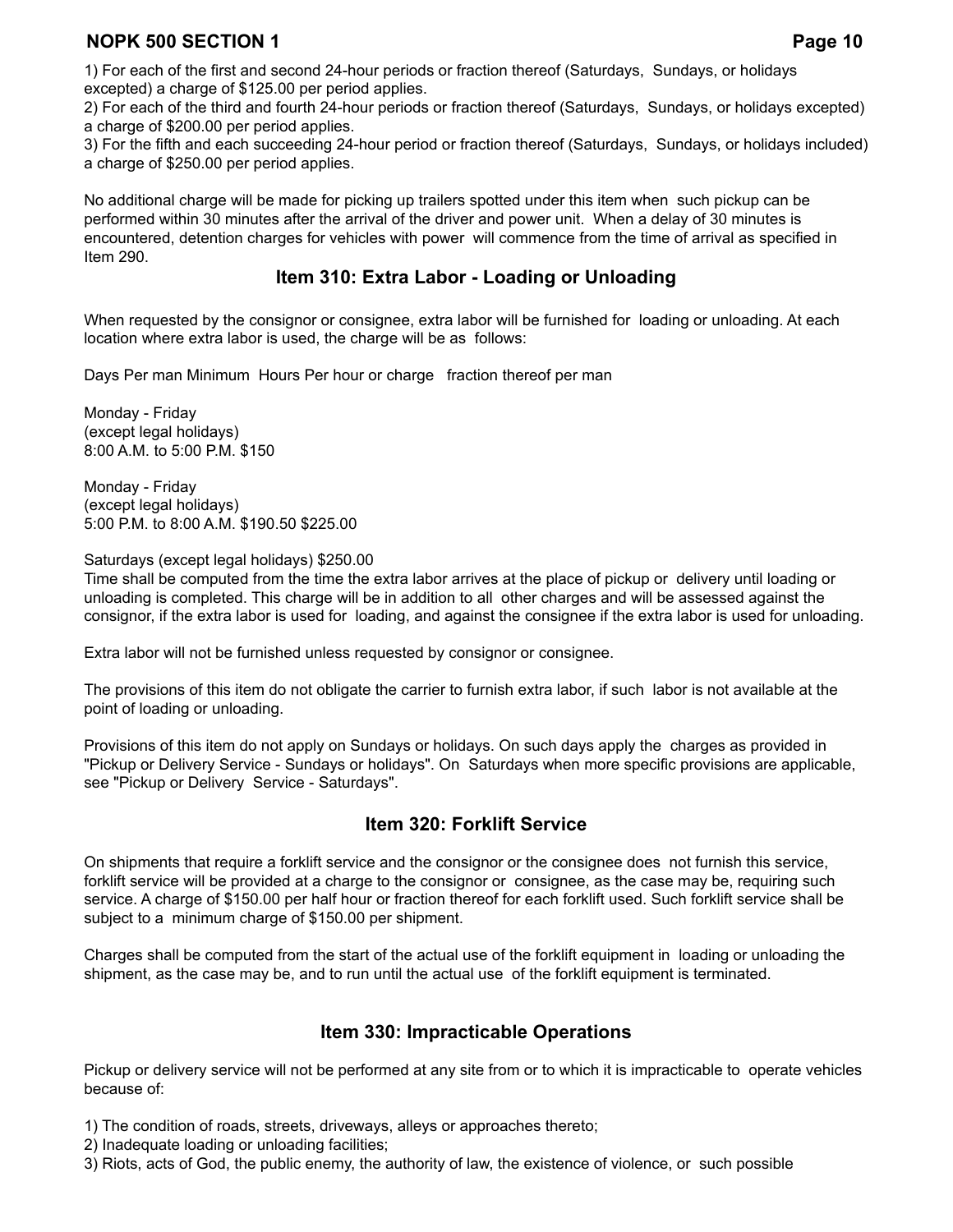disturbances as tending to create reasonable apprehension of danger to persons or property.

## **Item 340: Marking or Tagging Freight - Changing Markings or Tags**

At the request of the shipper or consignee, markings or tags on any packages or pieces of freight will be changed or altered according to instructions. A charge of \$6.50 per package or piece or freight, on which the marking or tag is changed or altered, with a minimum charge of \$85.00 per shipment will apply.

## **Item 350: Over length Charge**

1. Shipments containing one or more articles that equal or exceed 8 feet in length, but are less than 12 feet in length, will be subject to a charge of: \$125.00 per shipment in addition to all other applicable charges.

2. Shipments containing one or more articles that equal or exceed 12.1 feet in length, but are less than 20 feet in length will be subject to a charge of: \$175.00 per shipment in addition to all other applicable charges.

3. Shipments containing articles that equal or exceed 20.1 feet in length, but less than 27 feet, will be subject to a charge of: \$300.00 per shipment in addition to all other applicable charges.

4. Shipments containing articles that are equal to or exceed 27.1 feet will be charged an additional \$600 in addition to all other applicable charges.

NOTE A – All three dimensions will be taken into consideration on shipments containing non palletized freight. The longest of the three dimensions shall be used and considered as the length for applying this item, regardless if the dimension used for length is considered the width or height for its primary purpose.

NOTE B – When shipment is subject to capacity load charges or a volume rate quote, the charge in this item will not apply

#### **Item 360: Permits - Special**

Except as otherwise provided in this tariff, the published rates or charges do not include tolls, fees, or charges levied by the State Highway Departments or Departments of States, Cities or Municipalities for special permits, flagman, bridge, ferry, highway, tunnel, escort service or other public charge of a like nature required because of a shipment of explosives or because of the unusual size, shape, or weight of a shipment. All such charges shall be in addition to other charges provided in this tariff and shall be collected from the shipper or party requesting movement of the shipment, plus a service charge of \$161.25 per vehicle per permit for the securing of the special permits.

All expenses to move these shipments will be advanced and upon request, evidence of payment for these permits will be furnished to the shipper or party requesting movement.

# **Item 370: Pickup or Delivery Service**

Except as otherwise provided, rates in this tariff include one pickup and loading and one delivery and unloading or one tender for delivery of a shipment at one site by the carrier during business hours subject to the following provisions:

1) Placement of vehicle for loading:

At the request of the consignor, a vehicle will be furnished and placed at the loading site designated by the consignor to pick up a shipment there tendered for transportation.

2) Placement of vehicle for unloading:

The delivery of a shipment to the place of delivery specified on the bill of lading will include the placing of a vehicle at the delivery site designated by the consignee.

3) Loading:

Freight tendered for loading shall be so situated by the consignor as to be directly accessible to the vehicle, or it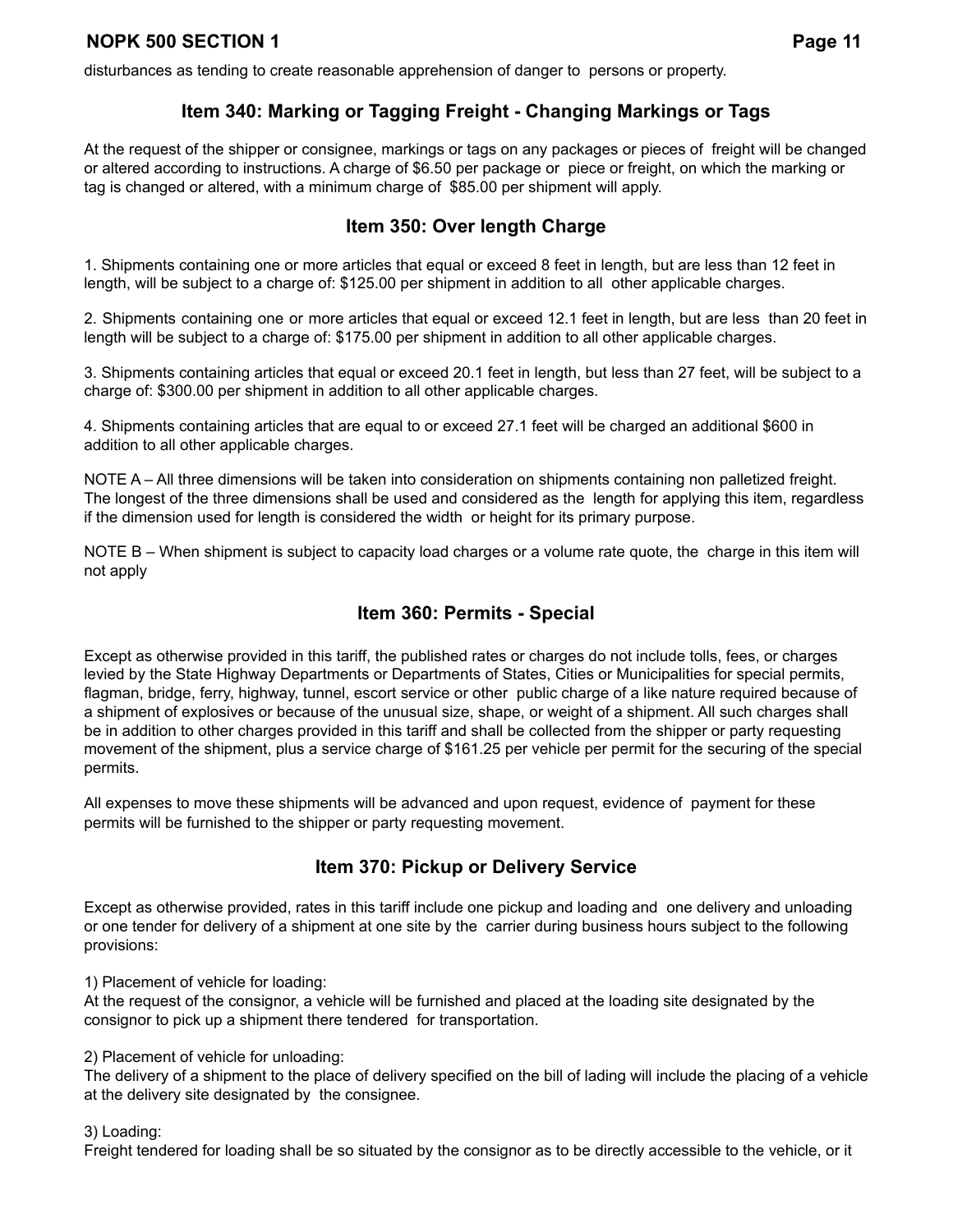shall be immediately adjacent to a parking space suitable for carrier to place its vehicle for loading. Loading includes stowing and counting of the freight in or on the carriers vehicle. Carrier will furnish only one man per vehicle for loading except as provided for in "Extra Labor - Loading".

#### 4) Unloading:

Freight will be unloaded at the delivery site immediately adjacent to the delivery vehicle. Unloading includes the counting and removal of the freight from the position in which it is transported in or on the carrier's vehicle. Carrier will furnish only one man per vehicle for unloading, except as provided for in "Extra Labor - Loading".

#### 5) Restrictions on Loading or Unloading:

Loading or unloading service does not include assembling, packing,

unpacking, dismantling, inspecting, sorting or segregating freight except as provided below.

a) When a shipment is tendered to the carrier in lots according to size, brand, flavor, or other characteristics and is so identified on the bill of lading or accompanying papers, normal delivery service includes delivery of the shipment to the consignee in the same manner, including the placement of such sorted or segregated lots on the platform, dock, conveyor, pallet, dolly, buggy or similar device provided by the consignee for the receipt of freight within or adjacent to the vehicle without additional charge to the extent such service is performed within the free time period allowed by the applicable detention provisions. If delivery is not completed within the allowable free time, the vehicle will continue to be unloaded subject to applicable detention charges.

b) When the conditions of paragraph (a) are not met, a charge of \$1.27 per package or \$1.66 per 100 pounds, whichever is greater, will be assessed for sorting or segregating by marks, brands, sizes, flavors, or other distinguishing characteristics except as provided in paragraph (c). Such charges will be assessed against the person requesting or requiring this service, and are in addition to applicable detention charges.

c) No sorting or segregating charge will be made when the only service performed is a count necessary to determine the extent and identity of shortages or overages as may have been ascertained by carrier's employee.

Loading or unloading service does not include furnishing by the carrier of rigging or special loading or unloading equipment such as platform vehicles (other than two wheeled hand trucks), in hoisting, lowering, handling or placing freight in position. When such equipment is used in loading or unloading, the consignor or the consignee, as the case may be, shall furnish same and the necessary labor to operate such equipment at its expense, and shall also assume responsibility for safe loading or unloading, except carrier's employee may use (non-riding type) when furnished by the consignor or consignee.

Loading by Consignor or Unloading by Consignee:

The consignor or consignee may elect to waive the loading or unloading of freight as provided in this item by performing at his own expense the loading or unloading of the shipment on or from the carrier's vehicle.

#### Waiver of Delivery Receipt:

When consignor or owner has made written arrangements with the carrier, freight consigned to construction sites (or other places where no representative of the consignee is present or available to receipt for the shipment) will be delivered and unloaded by the carrier and left unattended at the place designated.

More Than One Loading or Unloading Site:

Upon request of the consignor or consignee, pickup or delivery service as defined in this item may be performed at more than one loading or unloading site within the continuous plant property or premises of the consignor or consignee requesting this service, provided the loading or unloading sites are not intersected by more than one public thoroughfare. A vehicle transfer charge of \$62.50 will be assessed for each transfer of the vehicle from one loading or unloading site to another.

Heavy or Bulky Freight - Loading or Unloading:

When freight (per package or piece) in a single container, or secured to pallets, platforms, or lift truck skids, or in any other authorized form of shipment:

#### 1) **Weighs 50 pounds or less:**

The carrier will perform the loading and/or unloading.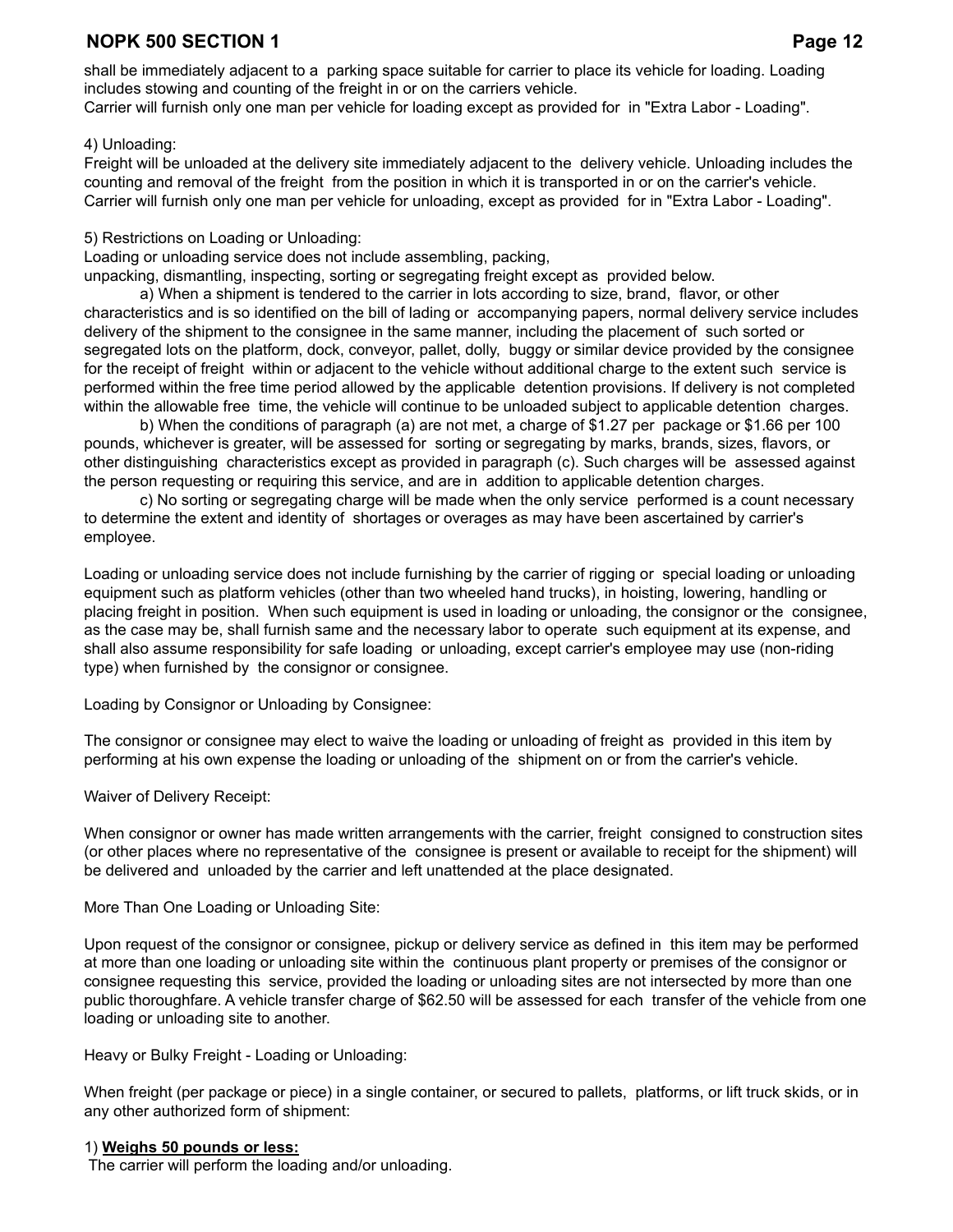2) Weighs more than 110 pounds but less than 500 pounds:

a) The carrier will perform the loading and/or unloading where the consignor an/or consignee provides a dock, platform or ramp directly accessible to the carrier's vehicle. Not applicable when the freight exceeds 8 feet in its greatest dimension or exceeds 4 feet in each of its greatest and intermediate

dimensions. Where the consignor and/or consignee does not provide a dock, platform, or ramp, **the shipper will** be responsible for loading or unloading. If liftgate is available, and can be used safely to load or unload, **the appropriate fees will apply.**

b) The carrier will perform the loading and/or unloading where the consignor and/or consignee provides a dock, platform, or ramp directly accessible to the carrier's vehicle if such freight

(1) exceeds 8 feet but does not exceed 22 feet in its intermediate dimension

(2) if it does not exceed 10 feet in its greatest dimension and does not exceed 5 feet in its intermediate dimension and does not exceed 1 foot in its least dimension.

Heavy or Bulky Freight-Loading or Unloading: (concluded)

Where the consignor and/or consignee do not provide a dock, platform, or ramp, the truck driver on request will assist the consignor and/or consignee in loading and/or unloading.

3) Weighs 500 pounds or more:

The consignor will perform the loading and the consignee will perform the unloading. .

4) Exceeds 8 feet in its greatest dimension or exceeds 4 feet in each it greatest and intermediate dimension:

The consignor will perform the loading and the consignee will perform the unloading.

Delivery at Private Residences:

Before attempting delivery to private residences, the carrier must reach agreement with the consignee or consignor regarding the date and time (approximate) of such delivery. This arrangement for delivery may be accomplished through a notation by the consignor on the Bill of Lading, or by oral or written arrangement between the carrier and the consignee. In any case, some mutually agreed upon arrangement for delivery must be made before tender of delivery is initially attempted.

If the carrier complies with the regulation described about, and, though the fault of the consignee, is unable to tender delivery as scheduled, a charge of \$45.00 to cover the service described about for the additional cost of Renotification and arrangement for redelivery will be assessed. The requirements of the above paragraph, regarding prior arrangements for tender of delivery are similarly applicable when redelivery is necessary.

Charges provided in the above paragraph, if accrued, will be in addition to all other lawful charges. Unless the Bill of Lading is specifically endorsed to show prepayment of these charges, they will be collected from the consignee, except charges moving on government bills of lading will be collected from the U.S. Government.

#### **Item 380: Pickup and Delivery Service - Saturday, Sundays or Holidays**

**When consignor or consignee requests the carrier to pick up or deliver freight on Saturdays, Sundays or Holidays, such service will be subject to a charge of \$200.00** per man per hour, or fraction thereof, minimum charge \$1049.00 per man per day. Such charge shall be in addition to all other applicable charges. **3 hour minimum**

Time shall be computed upon notification of the driver to the responsible representative of the consignor or consignee that the vehicle or vehicles are available for loading or unloading at the premises of consignor or consignee, and shall end upon completion of loading or unloading and receipt by driver of signed bill of lading or receipt for delivery.

Consignor or consignee may request carrier place or pickup an empty trailer(s) on Sundays or Holidays even though the actual pickup and/or delivery of freight may occur on a day other than Sundays or Holidays. The charge for this service will be \$601.00 per man per day or fraction thereof.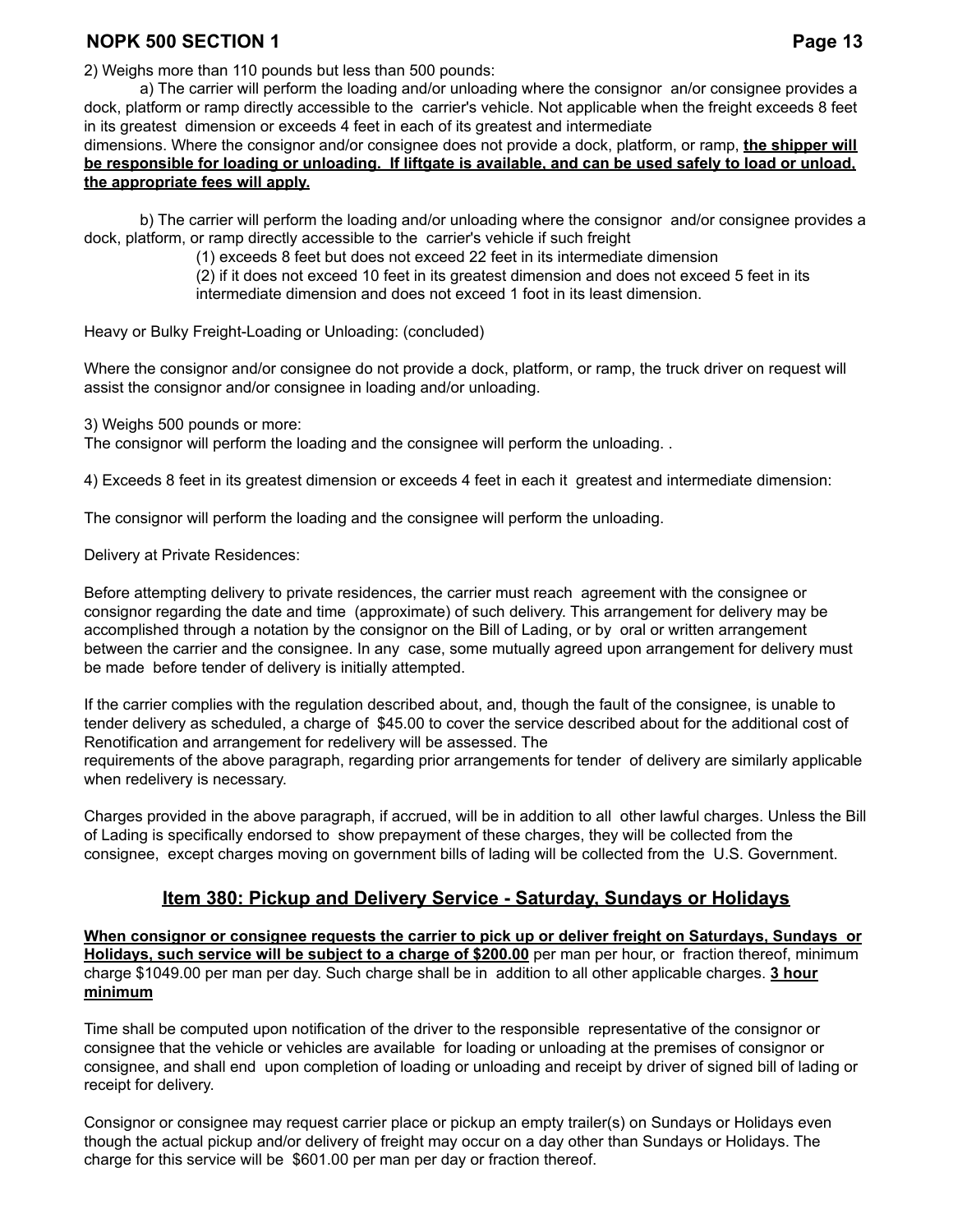The provisions of this item shall not be construed as obligating the carrier to furnish pickup or delivery service on Sundays or Holidays.

Charges must be either paid by the party requesting the service or guaranteed to the satisfaction of the carrier before pickup or delivery will be made.

## **Item 400: Split Pickups and/or Deliveries**

Except as otherwise provided in this tariff, on shipments weighing less than 10,000 pounds (or on which charges for a weight of less than 10,000 pounds are assessed), moving from one consignor or consignee, on one bill of lading, and on which charges are exacted on the through rate from the point of origin to the point of destination, one or more extra pickups or deliveries will be made at any in transit point or points where the shipment is stopped for an additional charge of \$208.75 for each extra pickup or delivery.

## **Item 410: Protective Services**

Shipments weighing less than 5,000 pounds requiring protection from cold will be subject to an additional charge of \$9.00 per hundred pounds, subject to a minimum charge of \$70.00 per shipment.

When the bill of lading or shipping document is notated Protect from Freezing or words of similar import, the rate to apply on such a shipment will be 115 percent of the otherwise applicable rate, subject to a minimum charge per shipment of 115 percent of the otherwise applicable minimum charge.

# **Item 412: Packing and Packaging**

Articles shipped must be properly classified, described, packed, packaged, marked, labeled and tendered in proper condition by the shipper for shipment so that they may, with reasonable diligence and care, be safely and securely transported according to the applicable regulations of the Department of Transportation and the NMFC (National Motor Freight Classification)

# **Item 413: Limited Access Pickup or Delivery**

Pickups or deliveries provided at one of the following types of locations, but not limited to, are considered to be Limited Access.

-Camp, Campground/RV Park, Cemetery, Daycare/Preschool, Fairgrounds, Farm/Estate, Golf Course/Country Club, Hospital(including Medical/Urgent Care Site), Lodging, Military Base, Mine/Quarry, Oil Fields, Nuclear Plant, Nursing Home/Assisted Living, Park, Place of Worship, Power Plant.

## The fee for Limited Access Pickup or Delivery is \$62.50 and will be paid by the payer of the linehaul charges.

# **Item 415: Fuel Surcharge**

North Park Transportation Company uses the Department of Energy Survey/National Average results published weekly as the basis for determining the applicable FSC for the upcoming week effective Tuesday.

The fuel price survey results are available on Mondays, after 4:00 pm eastern standard time by calling (202) 586-6966 or on the Internet at [www.eia.doe.gov](http://www.eia.doe.gov). The NPT table currently is at the EIA +1%.

# **NOPK Fuel Surcharge Calculation**

For the detailed FSC Table, go here: [NPT FSC TABLE](https://docs.google.com/spreadsheets/u/0/d/1fX_tJqsXSn7_nFk2o6cByIGCHsO0YwRFcyrsT7LlJL0/edit)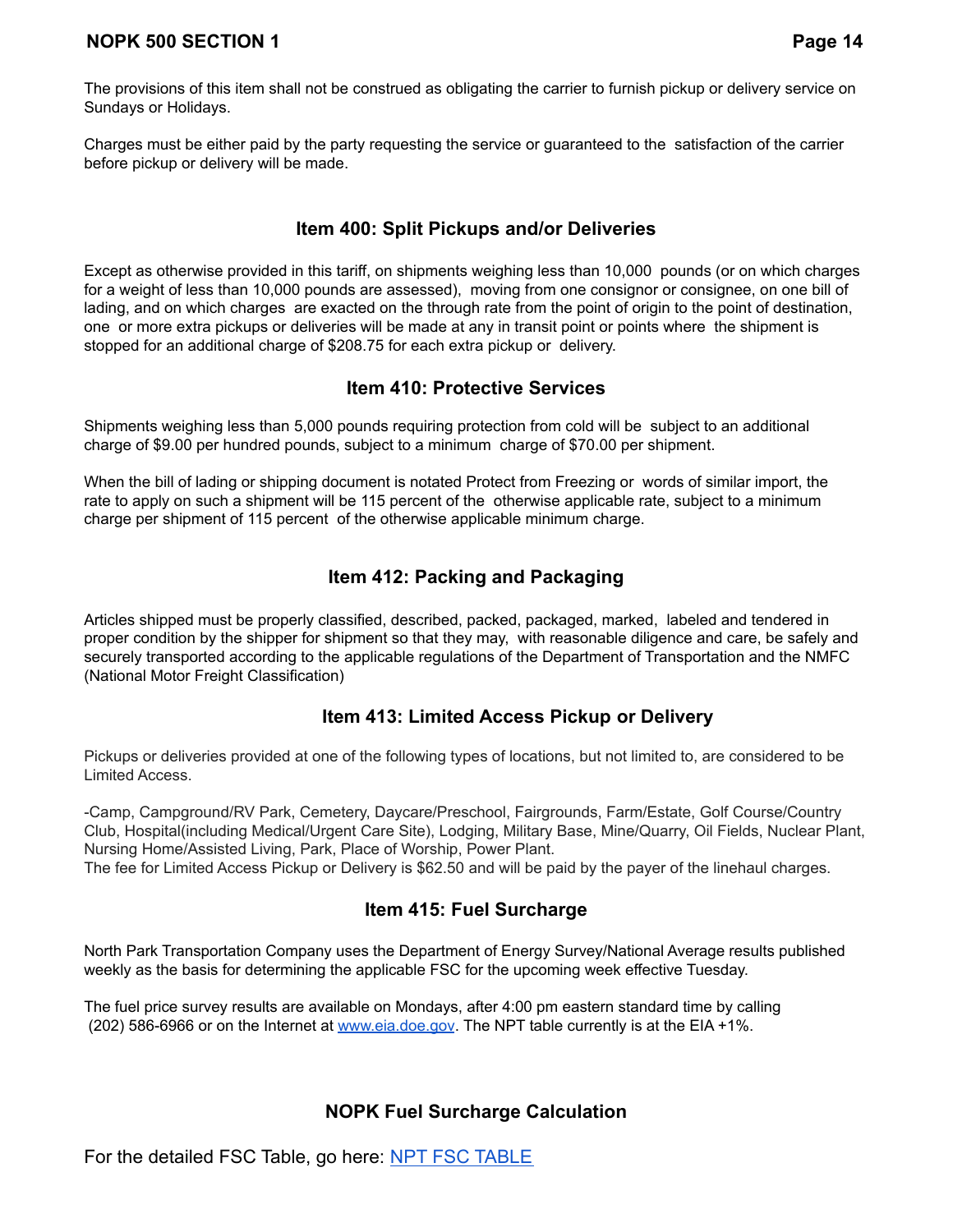# **Item 416: Stop No Freight**

When North Park Transportation dispatches a driver, for pickup of a shipment as described within this item, and through no fault of the carrier, the shipment is not tendered to the carrier. A charge of \$130 will be assessed against the party requesting the pickup

## **Item 417: Linear foot Rule**

When a shipment is tendered to North Park Transportation that occupies 14-20 linear feet of trailer floor space, and at least 50" in width, there will be an additional charge of \$250.00 assessed. If a shipment occupies 21.1-27 feet of linear floor space, and at least 50" in width, the additional charges shall be \$425.00.

If a shipment occupies 27.1 feet or more of linear feet of trailer floor space, and at least 50" in width, the additional charges shall be \$600.

# **Item 420: Reconsignment or Diversion**

Definitions of Reconsignment

A change in the name of the consignor or consignee. A change in the place of delivery within original destination point. A change in the destination point. Relinquishment of shipment at point of origin. Instructions received prior to receipt of shipment.

Conditions:

Requests for reconsignment must be made in writing or confirmed in writing.

All charges applicable to the shipment must be paid or guaranteed prior to reconsignment.

Only entire shipments, not portions of shipments, may be reconsigned.

Marking or tagging freight is subject to additional charges as stated under the item for marking or tagging freight. **Under item 340**

Charges:

If reconsignment results in a change in the name of the consignee or in the place of delivery within the original destination point, a charge of \$83.00 per shipment will apply.

If reconsignment results in a change in destination city, a charge of \$83.00 will apply if reconsignment is made prior to delivery. If made after delivery a charge of \$14.00 per 100 pounds with a \$100.00 minimum and a \$1381.00 maximum charge will apply.

In addition to the above charges, and original rates from origin to original destination, tariff rates from reconsignment point to new destination will apply.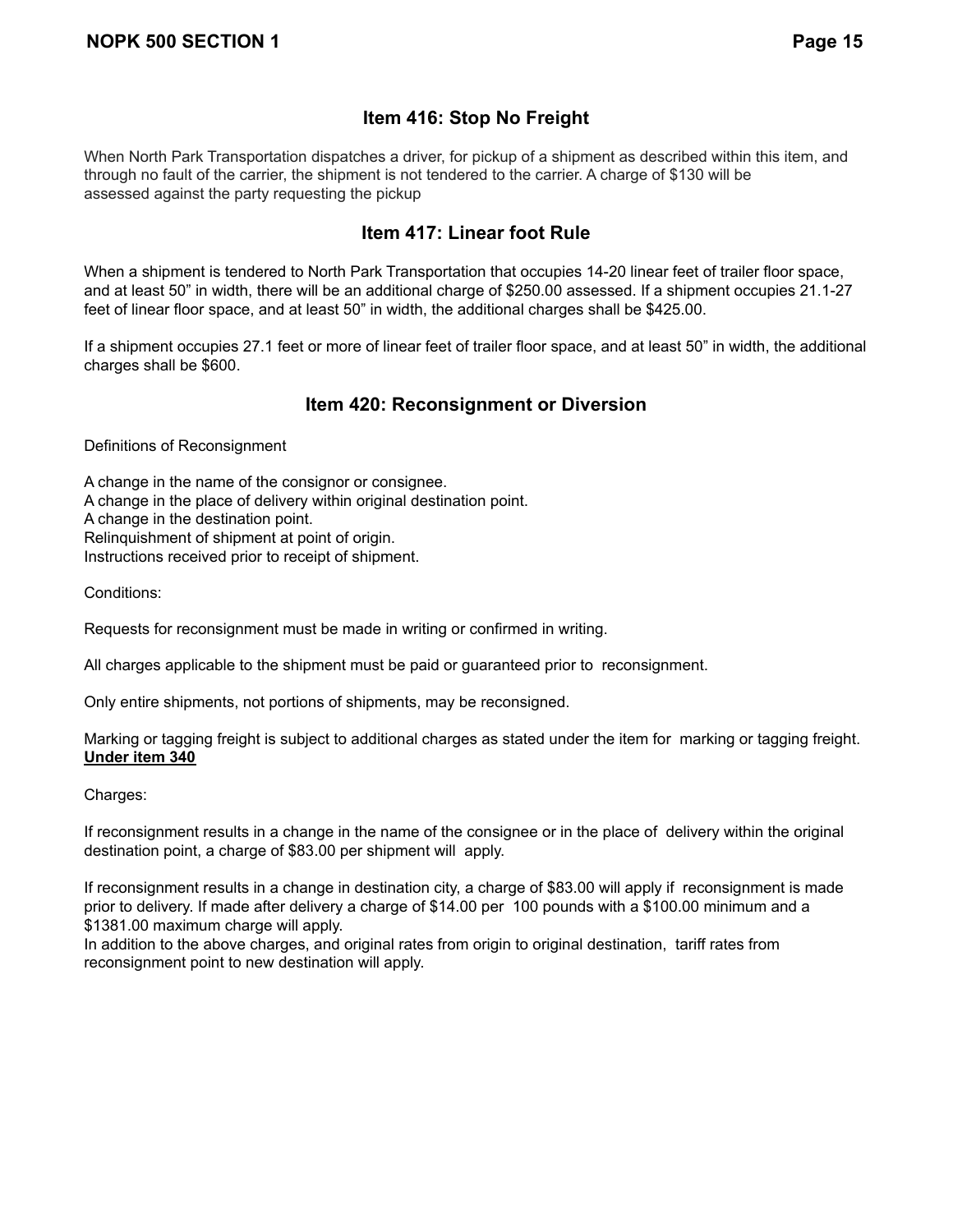## **Item 430: Redelivery**

When a shipment is tendered for delivery and delivery cannot be accomplished through no fault of the carrier, no further tender for delivery will be made except upon request. A redelivery charge of \$14.00 per 100 pounds with a minimum of \$100.00 and a maximum of \$1387.00 will be assessed against the consignee.

#### **Item 440: Storage**

Freight held by reason of an act of the consignor, consignee, or owner, through no fault of North Park Transportation Co., will be considered stored immediately and will be subject to the following provisions:

1) Storage charges on undelivered freight will begin at 7:00 A.M. The first business day after notice of the freight's arrival has been given. No charges under this item will be made when actual tender of delivery is made within 24 hours after notice has been given.

2) Freight stored in the carrier's possession will be assessed a charge of \$85.00 per shipment per 24-hour **period.**

#### **Item 450: Minimum Charge - Household Goods or Personal Effects**

The minimum charge for any shipment of Household Goods Group or Personal Effects, other than military as described in NMFC 100 Item 100240, will be the charge for 500 pounds at the applicable rate.

## **Item 460: Bill of Lading Charge**

On any shipment that requires a copy of the Bill of Lading to be sent along with the original freight bill for payment, and this copy is not furnished by the shipper, a charge of \$25.00 per shipment will apply.

## **Item 470: Proof of Delivery Charge**

On any shipment that requires a copy of the Delivery Receipt to be sent along with the original freight bill for payment, a charge of \$25.00 per shipment will apply.

## **Item 480: Loss and Damage Claims**

Rules for handling loss and damage claims will be settled in accordance with the "Principals and Practices for the investigation and disposition of Freight Claims as published in Title 49, Code of Federal Regulations, Part 1005".

## **Item 490: Limitation of Liability**

North Park Transportation Co. liability, shipments valued at more than \$5.00 per pound per article are of extraordinary value. Carrier's maximum liability is \$5.00 per pound per article, subject to \$12,500.00 maximum total liability.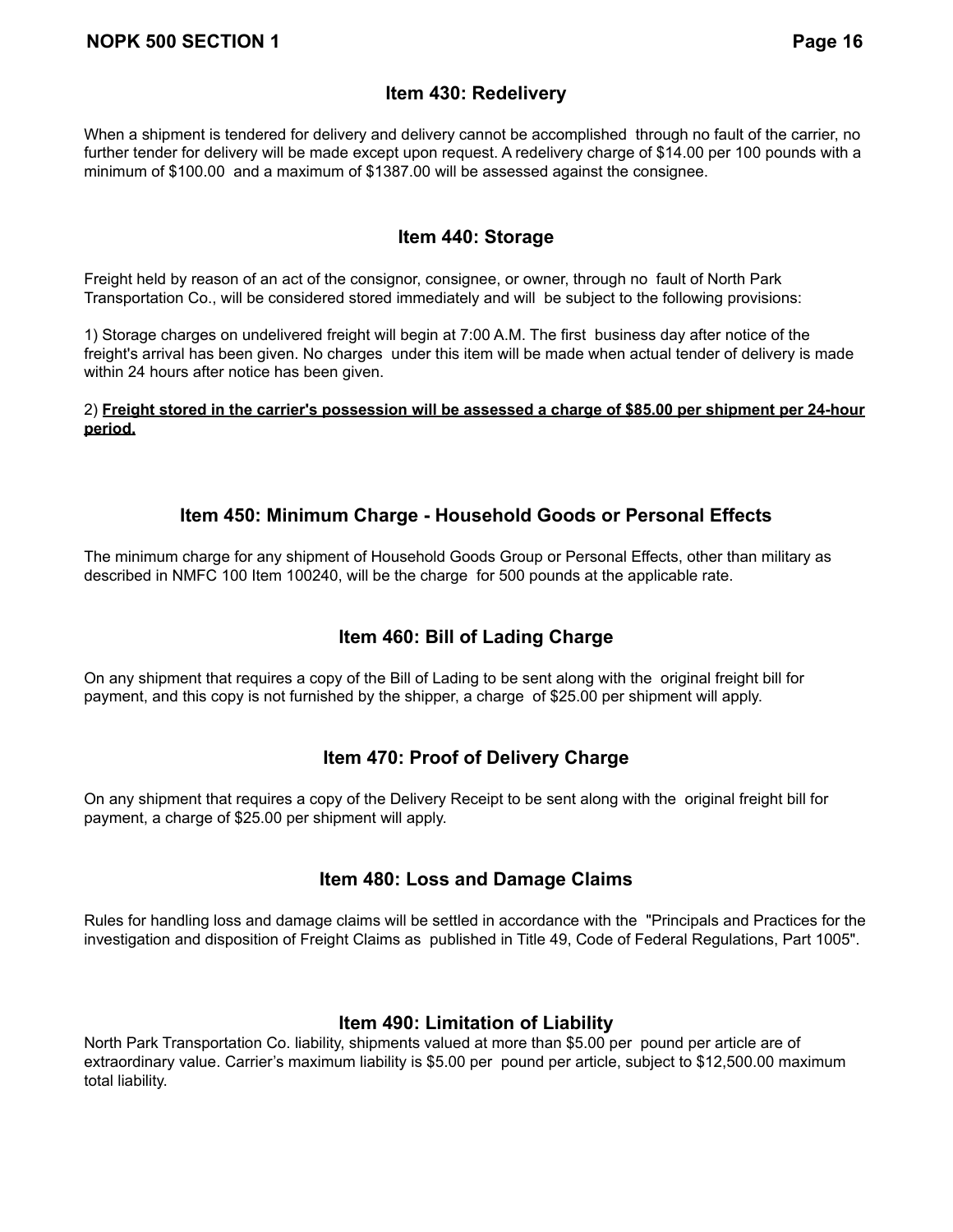#### **Item 495: Released Value – Used Auto Parts, Used Machinery or Parts**

Articles that are commonly described as automobile or truck parts, machinery or machinery parts, other than "New", will be accepted for transportation only when the shipper releases the value of the property to a value not exceeding 10 cents per pound per article.

Failure of the consignor to declare that an article is "Used" shall not alter the application of this item.

If a shipment is inadvertently accepted with a higher released value, the carrier's liability will still be limited by this item.

# **Item 497: Weight Change**

1. If the description or other information contained on the bill of lading is incomplete or is believed to be incorrect, Carrier or Carrier's agent will take necessary actions to determine the correct information. Actions may include: reweighing product to determine gross weights, inspection of the product, computations to confirm density, or other such actions necessary to properly establish facts regarding the shipment's characteristics. 2. When an inspection by Carrier or Carrier's agent results in a reclassification of the contents of the shipment, a charge of \$25.00 per shipment will be applied to the freight bill plus all applicable freight, fuel surcharge, and accessorial charges will be modified accordingly. When Carrier or Carrier's agent is requested to perform an inspection on a shipment by an outside party, Carrier may, at its option, inspect each shipment, subject to a charge of \$25.00 per shipment for performing this service. 3. The charge shall be the responsibility of the payor of the freight charges and shall be in addition to all other applicable charges. 4. The charge will not apply if the minimum weight or minimum charge in any of the following rules is used to determine final charges: a. Capacity Load minimum charge. b. Cubic Capacity and Density minimum charge. 5. Carrier reserves the right to verify shipment weight and make adjustments as necessary by use of electronic portable scales. Carrier verifies that such scales are "for trade" and meet all local and state laws regarding accurate weight within 1% tolerance of actual weight. 6. If the weight change determined by Carrier is an increase of 20 pounds or greater than the original weight as stated on the bill of lading, a charge of \$25.00 per shipment will be applied to the freight bill. All applicable freight, fuel, and accessorial charges will be modified accordingly. 7. If the shipper fails to indicate the weight of their shipment on the original bill of lading, Carrier will weigh the shipment and charge a fee of \$25.00 per shipment to perform this service. This fee will also be assessed against payor of freight charges anytime a carrier is requested to weigh or reweigh a shipment for any reason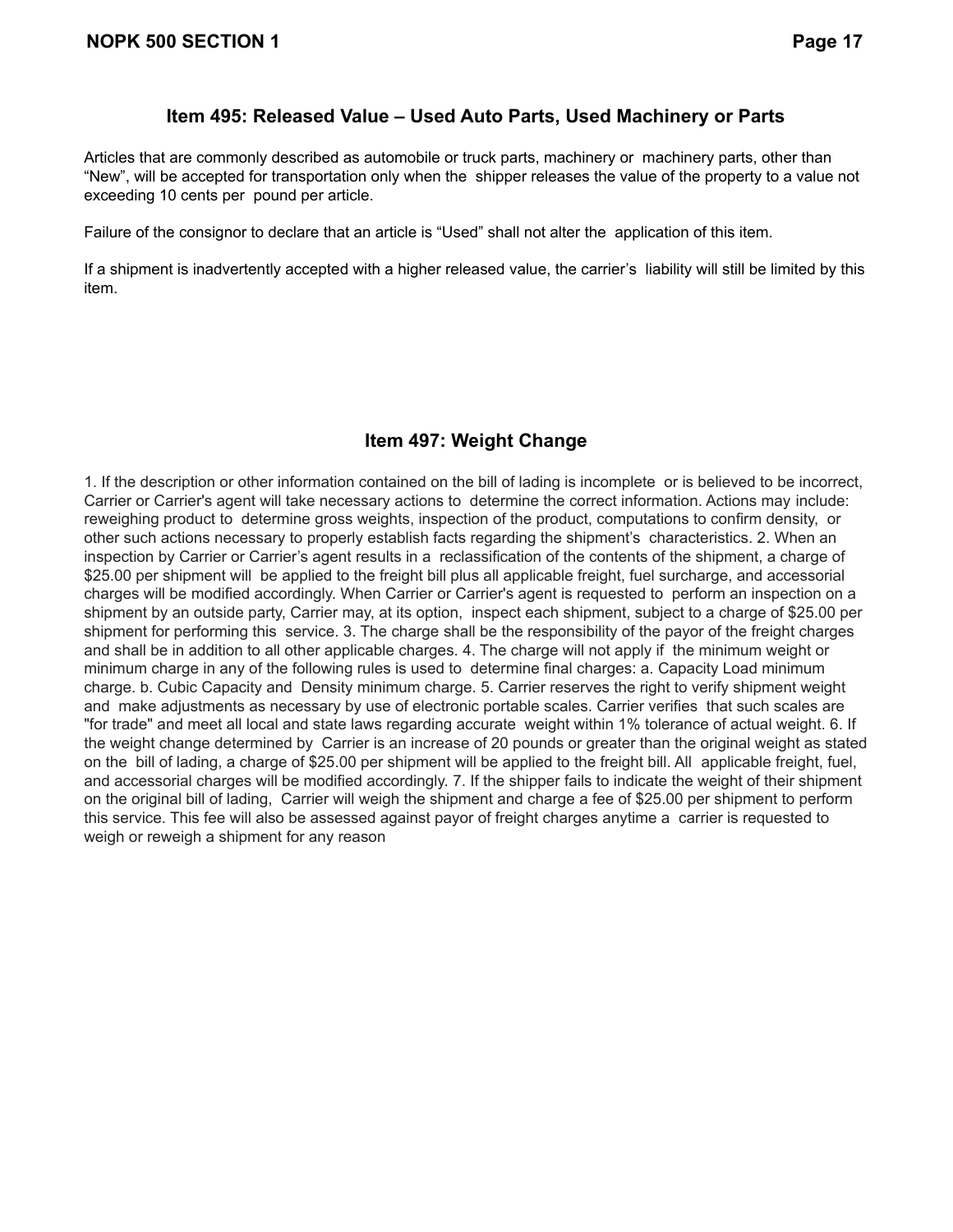# **Item 500: Absolute Minimum Charges**

On all shipments eligible for discounts, the total charges after the discount will not be less than the following minimums from State to State:

| To: Colorado From-->: Colorado Montana Nebraska S. Dakota Utah |        |        |        |                 | Wyoming |
|----------------------------------------------------------------|--------|--------|--------|-----------------|---------|
| <b>IDirect</b>                                                 | 86.00  | 129.00 | 86.00  | 113.00 135.00   | 113.00  |
| Non-Direct                                                     | 155.00 | 155.00 | 155.00 | 155.00   155.00 | 155.00  |

| <b>To: Montana</b> From-->: Colorado   Montana   Nebraska S. Dakota   Utah |         |        |        |                 | Wyoming |
|----------------------------------------------------------------------------|---------|--------|--------|-----------------|---------|
| Direct                                                                     | 129.001 | 80.00  | 86.00  | 113.00 129.00   | 108.001 |
| Non-Direct                                                                 | 155.00  | 155.00 | 155.00 | 155.00   155.00 | 155.001 |

| To: Nebraska From-->: Colorado Montana Nebraska S. Dakota Utah |         |        |        |       |               | Wyoming |
|----------------------------------------------------------------|---------|--------|--------|-------|---------------|---------|
| <b>IDirect</b>                                                 | 86.00   | 86.00  | 86.00  | 86.00 | 86.00         | 86.00   |
| Non-Direct                                                     | 155.001 | 155.00 | 155.00 |       | 155.00 155.00 | 155.001 |

т

т

т

т

т

| To: S. Dakota From-->: Colorado Montana Nebraska S. Dakota Utah |        |        |            |        | $ W$ yoming $ $ |
|-----------------------------------------------------------------|--------|--------|------------|--------|-----------------|
| Direct                                                          | 113.00 | 113.00 | 86.00 N/A  | 140.00 | 113.00          |
| Non-Direct                                                      | 155.00 | 155.00 | 155.00 N/A | 155.00 | 155.00          |

| To: Utah   | $From--$ |        |        |        | Colorado Montana Nebraska S. Dakota Utah |               | Wyoming |
|------------|----------|--------|--------|--------|------------------------------------------|---------------|---------|
| Direct     |          | 140.00 | 140.00 | 86.00  | 140.00                                   | 86.001        | 113.001 |
| Non-Direct |          | 155.00 | 155.00 | 155.00 |                                          | 155.00 155.00 | 155.00  |

|                |        |        |       | From-->: Colorado Montana Nebraska S. Dakota Utah |               | Wyoming |
|----------------|--------|--------|-------|---------------------------------------------------|---------------|---------|
| To:            |        |        |       |                                                   |               |         |
| <b>Wyoming</b> | 113.00 | 108.00 | 86.00 |                                                   | 113.00 113.00 | 75.00   |

|                  |        |        | From-->: Colorado Montana Nebraska S. Dakota Utah |                 | Wyoming |
|------------------|--------|--------|---------------------------------------------------|-----------------|---------|
| lTo:             |        |        |                                                   |                 |         |
| All other States | 155.00 | 155.00 | 155.00                                            | 155.00   155.00 | 155.00  |